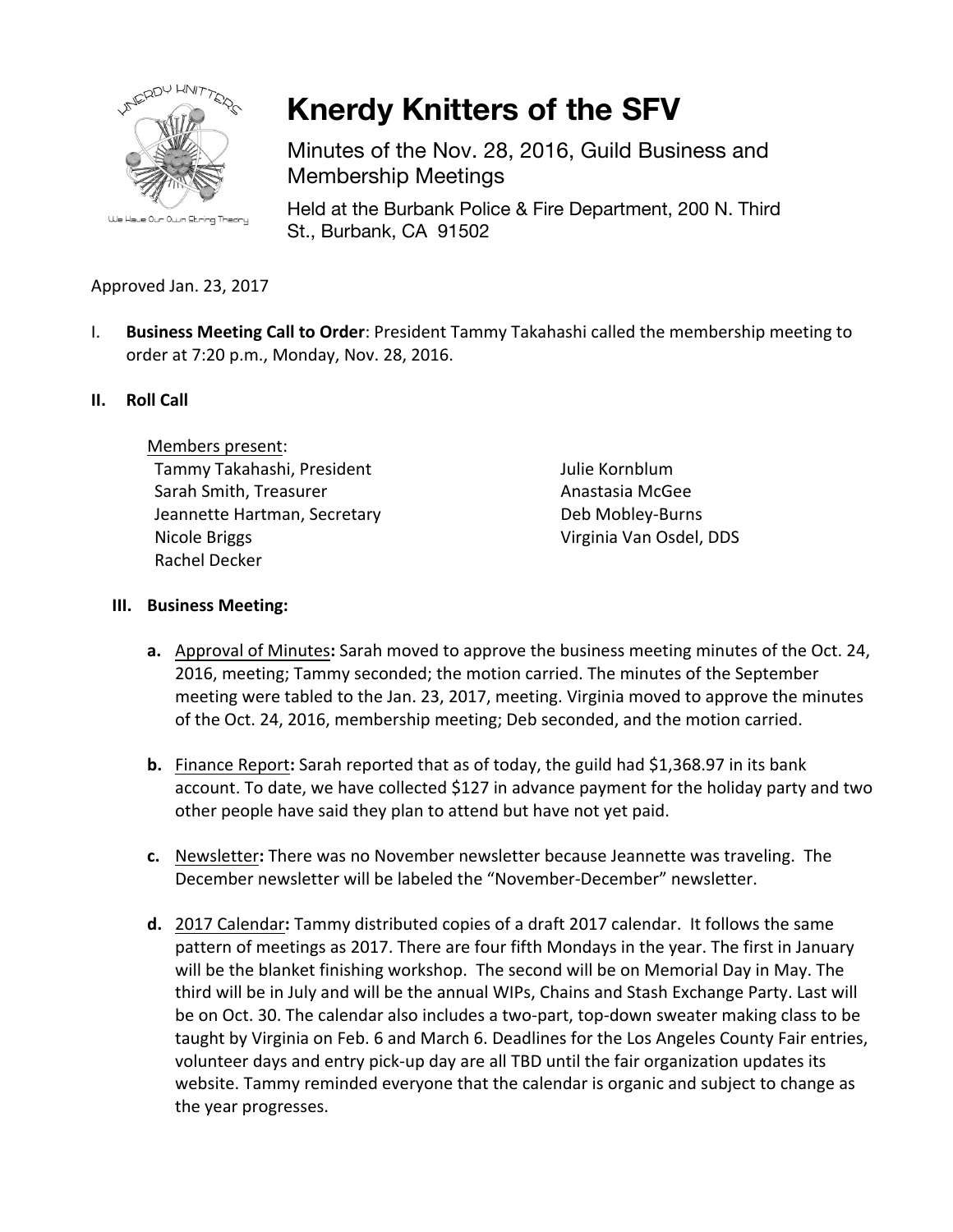The guild's annual retreat was set for Friday, Saturday and Sunday, April 21, 22 and 23. A subcommittee of Tammy, Deb and Julie was set up to explore locations that had yarn stores and wine-tasting opportunities.

Several activities were discussed including having a yarn dyeing workshop or an activity involving a class and the Yarn Over Truck. Julie will be investigating wet studio space where a dyeing workshop could be held. Virginia will talk to Barbara of the Yarn Over Truck for ideas that might involve the truck. Having these events near a brewery or wine-tasting shop would be a plus.

Jeannette was assigned to put guild events on Facebook using its "Events" option. The idea of listing guild events on Ravelry was also discussed. Sarah will give Anastasia, Virginia and Jeannette access to add things to the Ravelry site.

- **IV.** Business Meeting Adjournment: Tammy adjourned the business meeting at 7:24 p.m.
- **V.** Membership Meeting Call to Order: Tammy called the membership meeting to order at 7:26 p.m.

#### **VI. Events and Projects**

- A. Charity Knits: Chair Kim Neuhauser was not in attendance. The project for this year is knitting/crocheting nests for injured birds or small animals.
- B. Knit- and Crochet-Along: Anastasia showed her Catalina crocheted square (\$3.99), which was her choice in the "Choose Your Own Adventure" crocheted square for the crochetalong. Sarah announced that the knit-along square would be the Entrelac Centered Square. Beginning Jan. 1, Virginia will be taking over the KAL from Sarah.
- C. Holiday party: So far, 13 people have paid for the guild's annual holiday party on Saturday, Dec. 3, at the Holiday Inn, 150 E. Angeleno Ave., in Burbank. Two others are committed, but unpaid. The price is \$10 for members; \$15 for nonmembers and at-the-door admission; and \$30 for new members, which includes both party admission and a year's membership.

The event will include appetizers and nonalcoholic beverages provided by the guild; dinner at attendee's expense, a fashion show, and door prizes. Dressing up is optional. The \$100 deposit has been paid; we have to spend at least \$15 per person.

- D. Square-joining workshop: This will be Jan. 30, 2017. The cost is \$10 for nonmembers and free for members. The location has yet to be set. Anastasia encouraged everyone to bring whatever squares they had to the workshop, adding that two squares could be joined to form a pillow, four or six squares could be a baby blanket; no one should feel they had to have completed a full blanket to attend.
- E. Design Circle: Virginia, Julie, Tammy and Elizabeth Kay Booth, all interested in designing knitwear, have been meeting monthly to learn to write patterns. The goal is to publish